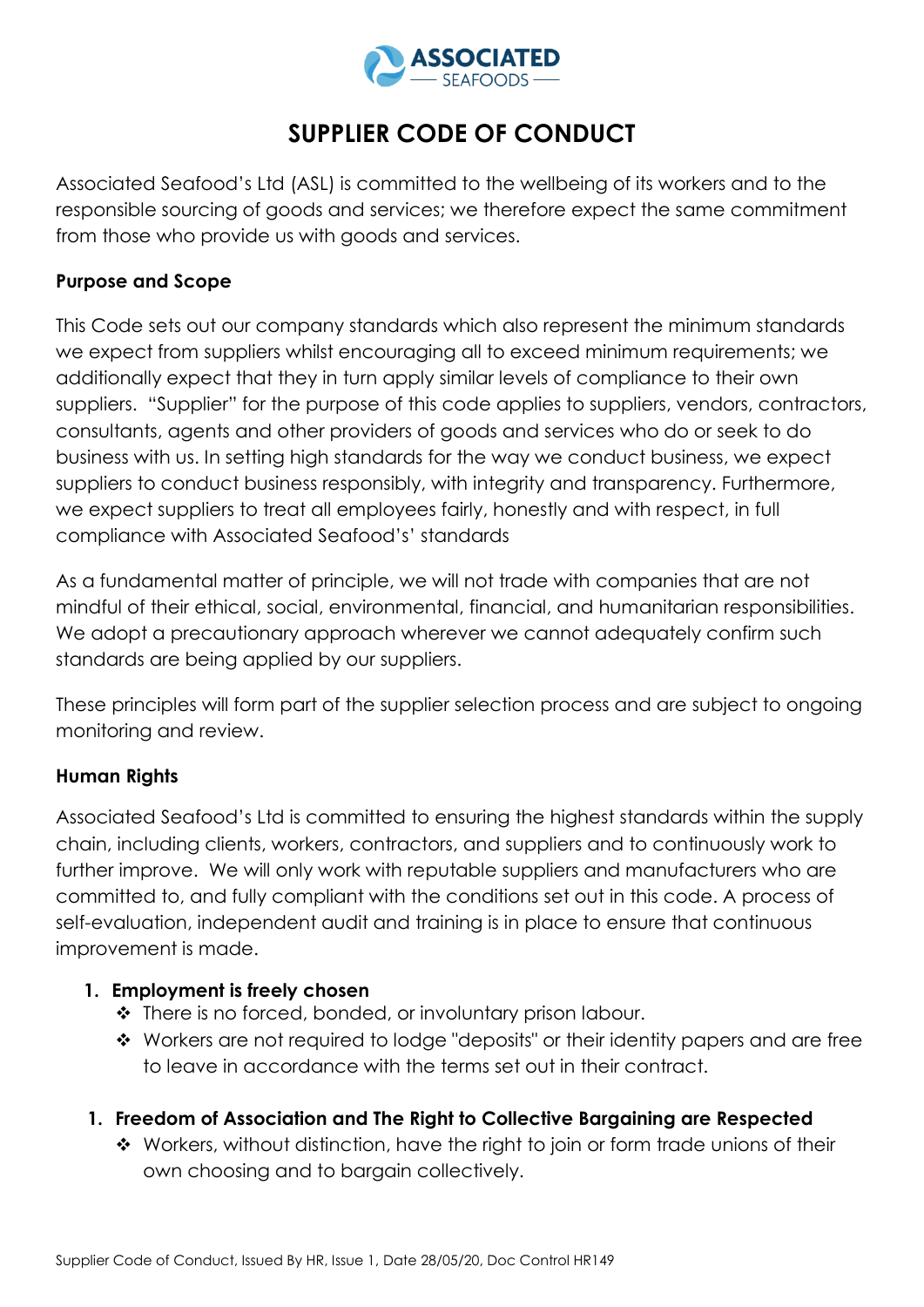

- \* Workers representatives are not discriminated against and have access to carry out their representative functions in the workplace.
- $\cdot$  Where the right to freedom of association and collective bargaining is restricted under law, we will facilitate, and not hinder, the development of parallel means for independent and free association and bargaining.

# **2. Working Conditions Are Safe and Hygienic**

- \* A safe and hygienic working environment shall be provided, bearing in mind the prevailing knowledge of the industry and of any specific hazards. Adequate steps will be taken to prevent accidents and injury to health arising out of, associated with, or occurring in the course of work, by minimising, so far as is reasonably practicable, the causes of hazards inherent in the working environment.
- Workers shall receive regular and recorded health and safety training, and such training will be repeated for new or reassigned workers.
- $\triangle$  Access to clean toilet facilities and to potable water, and, if appropriate, sanitary facilities for food storage shall be provided.
- $\triangle$  A senior manager will be responsible for health and safety.

# **3. Child Labour**

- ◆ There will be no new recruitment of child labour.
- ◆ Where child labour is found, the company will participate in and contribute to policies and programmes which provide for the transition of any child found to be performing child labour to enable her or him to attend and remain in quality education until no longer a child; ("child" and "child labour" being defined below).
- Children and young persons under 18 shall not be employed at night or in hazardous conditions.
- ◆ Our policy and procedures relating to the employment of children will conform to the provisions of the relevant ILO standards.

# **4. Living Wages Are Paid**

- \* Wages and benefits paid for a standard working week meet, at a minimum, national legal standards.
- ◆ All workers are provided with written and understandable information about their employment conditions in respect of wages before they enter employment and about the particulars of their wages for the pay period concerned each time that they are paid.
- ◆ Deductions from wages as a disciplinary measure will not be permitted nor will any deductions from wages not provided for by national law be permitted without the expressed permission of the worker concerned.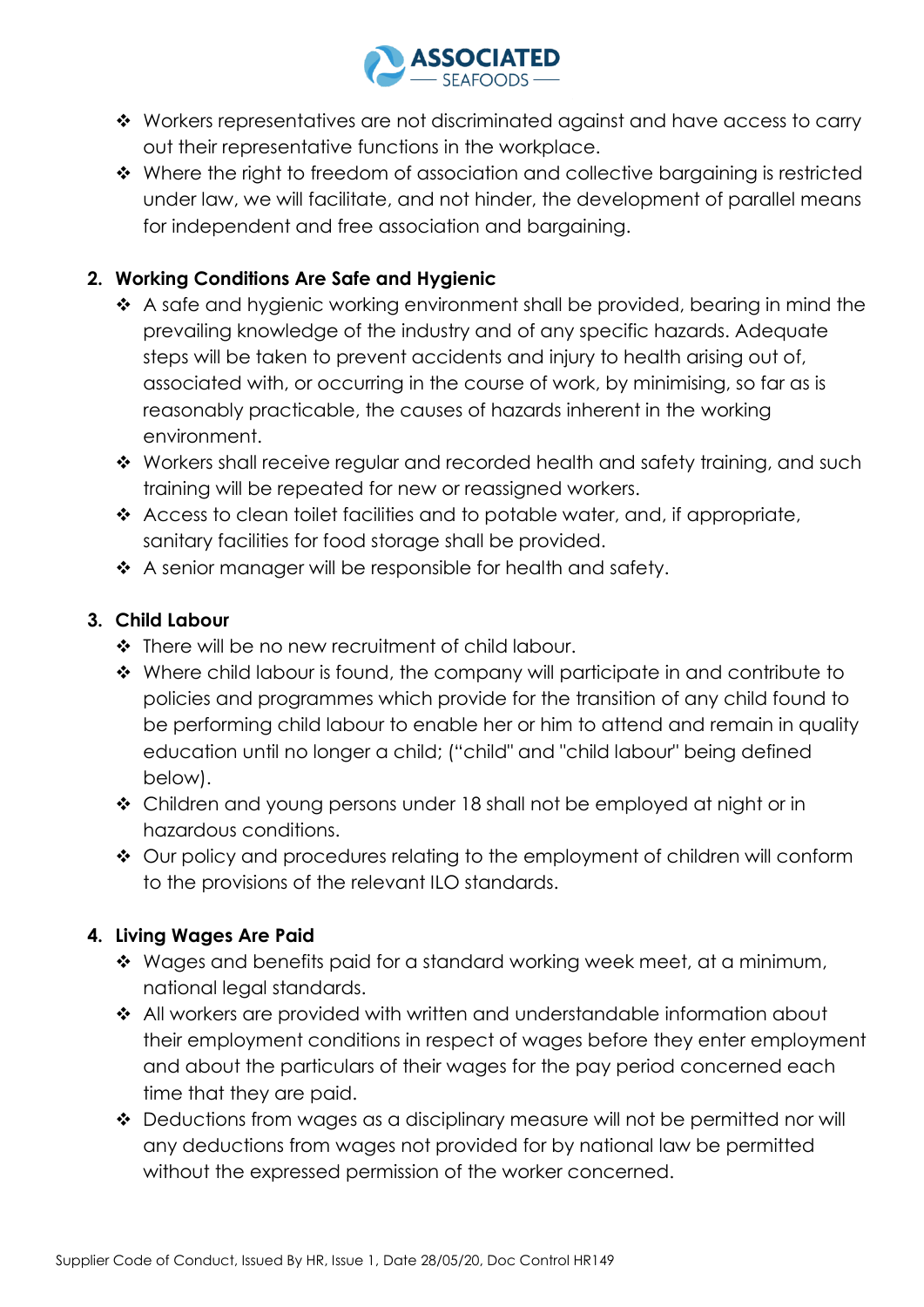

#### **6. Working Hours Are Not Excessive**

- \* Working hours comply with national laws and benchmark industry standards, which ever affords greater protection.
- \* In any event, workers will not, on a regular basis, be required to work in excess of 48 hours per week and will have at least one day off for every 7-day period on average. Overtime is voluntary and additional payment will be made.

## **7. No Discrimination is Practised**

◆ There is no discrimination in hiring, compensation, access to training, promotion, termination or retirement based on race, caste, national origin, religion, age, disability, gender, marital status, sexual orientation, union membership or political affiliation.

## **8. Regular Employment**

- $\cdot$  To every extent, possible work performed must be on the basis of recognised employment relationship established through national law and practice.
- ◆ Obligations to employees under labour or social security laws and regulations arising from the regular employment relationship shall not be avoided through the use of labour-only contracting, sub- contracting, or home-working arrangements, or through apprenticeship schemes where there is no real intent to impart skills or provide regular employment, nor shall any such obligations be avoided through the excessive use of fixed-term contracts of employment.

#### **9. No Harsh or Inhumane Treatment is allowed**

 Physical abuse or discipline, the threat of physical abuse, sexual or other harassment and verbal abuse or other forms of intimidation is prohibited.

# **Definitions:**

- $\div$  Child Any person less than 15 years of age unless local minimum age law stipulates a higher age for work or mandatory schooling, in which case the higher age shall apply. Young person - Any worker over the age of a child as defined above and under the age of 18.
- \* Child Labour: Any work by a child or young person younger than the age(s) specified in the above definitions which does not comply with the previsions of the relevant ILO standards, and any work that is likely to be hazardous or to interfere with the child's or young person's education, or to be harmful to the child's or young person's health or physical, mental, spiritual, moral or social development.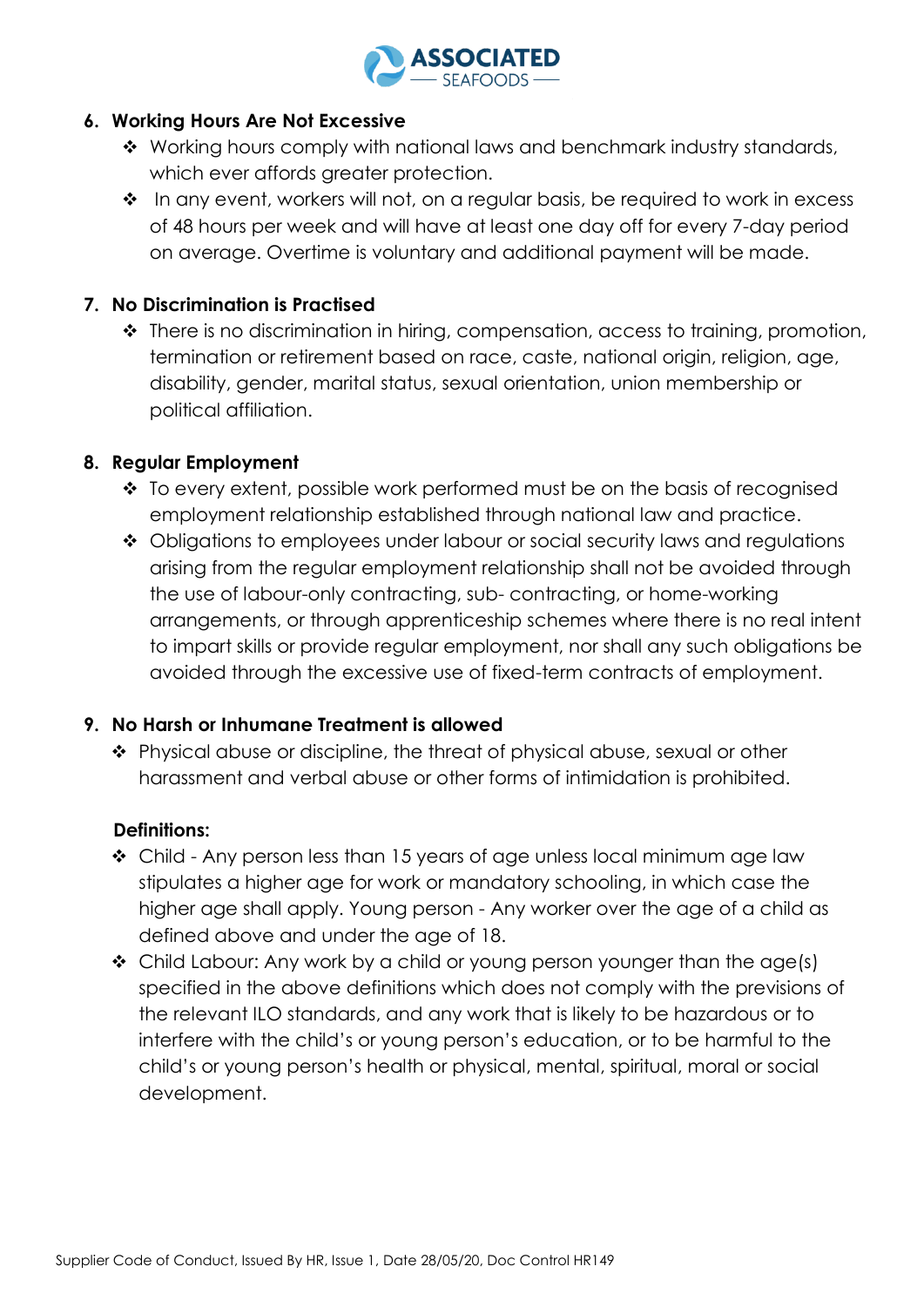

## **Environmental Impact**

ASL conducts its business in a manner that embraces sustainability and reduces environmental impact. Operations, sourcing, manufacture, distribution of products and the supply of services are conducted with the aim of protecting and preserving the environment and to comply with environmental legislation and regulations.

- Associated Seafood's Ltd will continue to work to further reduce the environmental impact of their business activities. In addition to complying with local laws, steps will be taken to optimise the use of energy and natural resources and reduce the generation of waste.
- ❖ Suppliers shall carry out operations with care for the environment and at a minimum will comply with all applicable environmental laws and regulations.
- Suppliers are expected to support ASL sustainability commitments through the adoption of good operating practices. In particular, suppliers should seek to optimise their use of natural resources and minimise the generation of waste.
- ◆ Suppliers will endeavour to secure their raw materials from fully traceable, sustainable sources and where required, will be members of relevant multistakeholder initiatives or reporting platforms that support responsible sourcing
- Suppliers shall also comply with any additional category specific requirements regarding the goods or services provided to ASL

#### **Business Ethics**

In keeping with our commitment to appropriate standards of professionalism and ethical conduct in all business activities, Associated Seafood's Ltd has zero tolerance to bribery or corruption in any form, or any breach of its Anti-Bribery Policy.

- Suppliers and business partners are not permitted to directly or indirectly promise, offer, or provide any improper advantage to any person or entity, including officials of a government or a government-controlled entity.
- $\cdot$  Employees must not accept any such advantage and we expect the same approach in business dealings from our business partners, suppliers and third parties.
- Suppliers are expected to maintain accurate records of their activities and performance that clearly demonstrate compliance with all applicable standards, regulations, and ASL requirements.
- Suppliers must disclose any personal relationships, economic interest or other ties to their business held by an employee or contractor with ASL.
- ◆ Suppliers shall provide ASL with high-quality ingredients, products and services that meet all applicable quality and food safety standards and demonstrate that they have robust food-safety and quality-management systems in place.